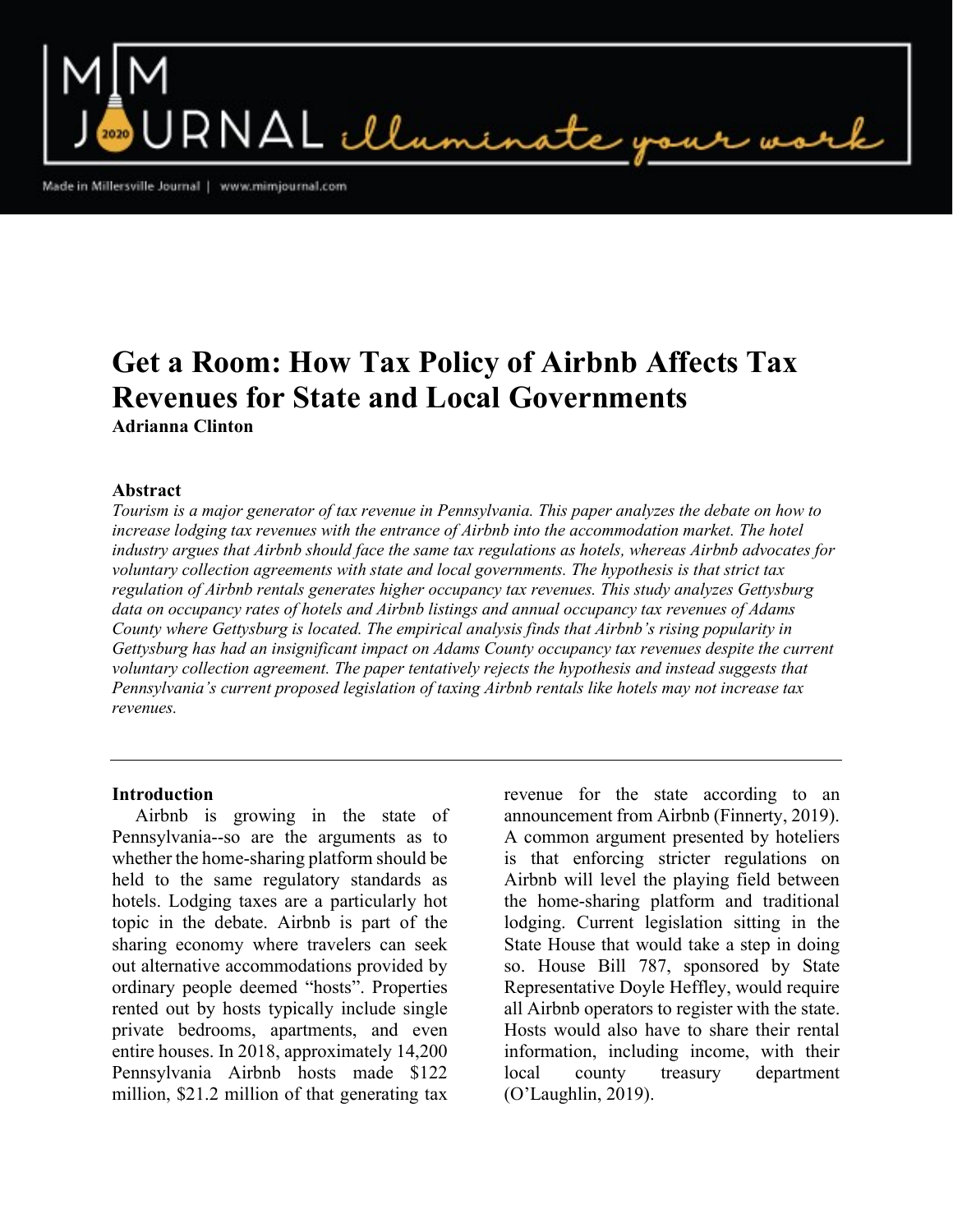Tax revenues generated from lodging play an important role for state and local governments as the revenues help to finance the use of infrastructure and services by visitors as well as the marketing efforts by tourism agencies. These efforts may include the advertising and promotion of an area on social media or the publication of visitor guides. The promotion of areas as tourist destinations leads to income generation in industries beyond lodging. Pressure on lawmakers from hoteliers is mounting as Airbnb has begun to sign controversial voluntary collection agreements with state and local governments. Under these agreements, the company remits occupancy taxes to local taxing authorities on behalf of hosts. Critics of the agreement state that under these agreements, it is impossible to verify if the amount remitted is correct since Airbnb revenues are unknown. Proponents, however, argue that the agreements allow for areas to capture additional tax revenue during periods of high demand. Understanding how Airbnb affects tax generation may either justify or refute the need for stricter tax policy targeting Airbnb and other home-sharing platforms.

# Theory and Hypothesis

 The hotel industry argues that by enforcing Airbnb tax regulation, occupancy tax revenues will increase because of the losses that currently result from the voluntary collection agreements. A cost and benefit analysis of how Airbnb's expansion affects the economy references a study done by AllTheRooms.com in 2016 that forecasts a loss of \$440 million in revenue for subnational governments due to the failure of Airbnb to ensure the full remittance of lodging taxes (Bivens, 2019, p. 17). The study referenced by the author does not, however, explain if the loss is per subnational government or aggregated across these governments.

 Airbnb, on the other hand, argues that the company is already generating tax revenue for states and local governments under the current established framework of voluntary tax agreements. Evidence supporting this draws from the current agreement Airbnb has with the city of Los Angeles where the company remits 14 percent, tax revenue collections are significantly greater than originally anticipated by city officials. Airbnb brought in \$13 million in tax revenues in the first five months of the tax collection in 2016, when city officials expected \$5.8 million to be generated over an entire year (Schiller & Davis, 2017, p. 11). A similar agreement with Pennsylvania has yielded comparable results. After Airbnb signed an agreement with the state that they would remit occupancy taxes of six percent on behalf of hosts using the home-sharing platform, Revenue Secretary Eileen McNulty stated that the agreement was estimated to generate nearly \$1 million in new tax revenue (Lloyd, 2016). Airbnb announced in 2018 that it provided \$21.2 million in tax revenue to the state (Finnerty, 2019). The estimate compared with the actual tax revenue generation shows that the taxation of Airbnb under a lax policy results in revenues exceeding previous predictions.

 The tested hypothesis is that hotel tax revenue generation is negatively affected by Airbnb's entrance into the accommodation market in Gettysburg. This destination was selected specifically because the scholarly literature on Airbnb focuses on major metropolitan areas in the United States. Gettysburg, known for its historic Civil War Battlefields, is a major tourist destination that lies in the countryside of Pennsylvania. Figure 1 shows a graph of occupancy tax revenue totals spanning from January 2010 to October 2019. The totals are adjusted for inflation calculated using the Consumer Price Index Base 1982-1984. A significant spike occurs in the summer of 2013, which can be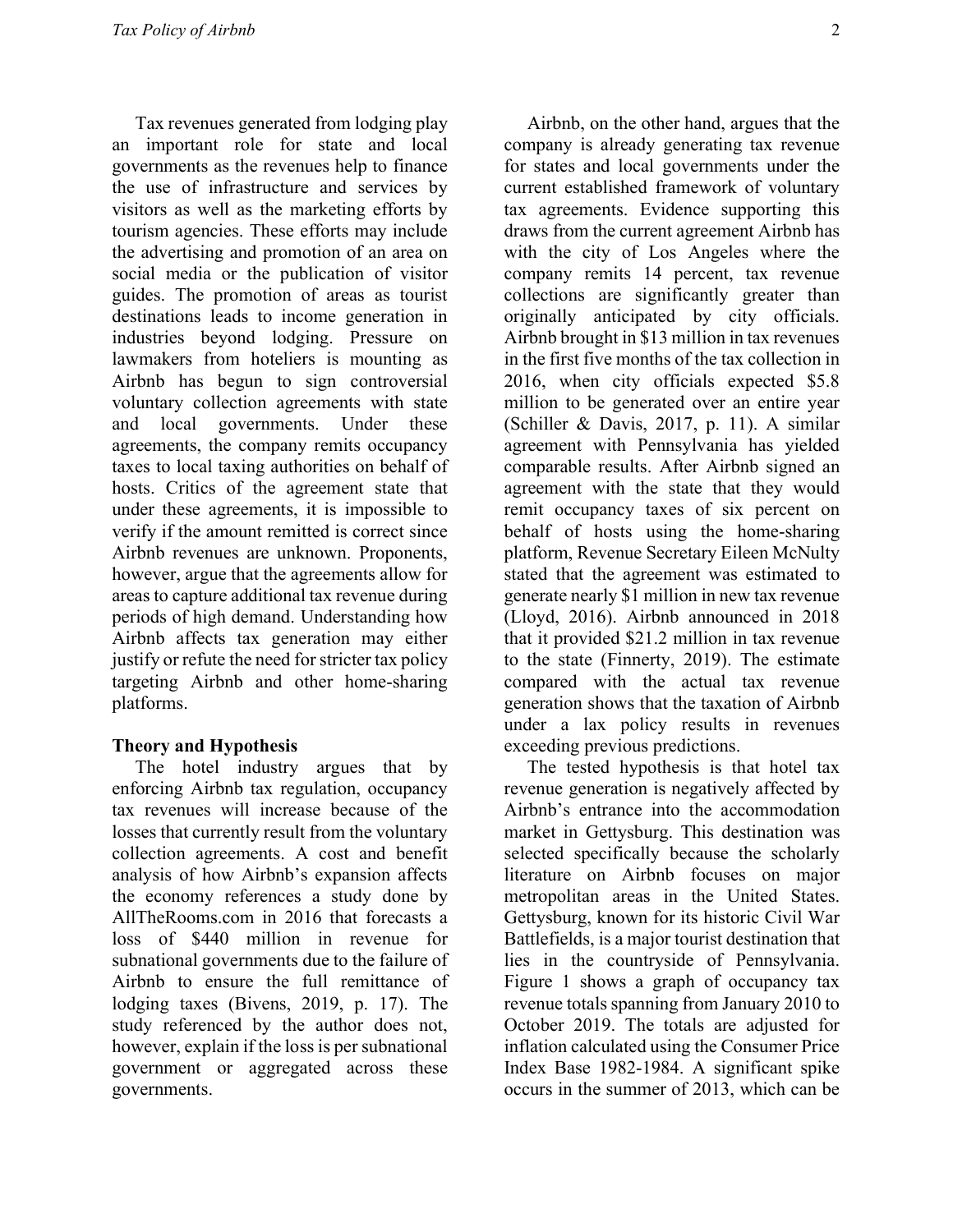attributed to events commemorating the  $150<sup>th</sup>$ anniversary of the Battle of Gettysburg. The hypothesis is tested using a model to determine how hotel occupancy rates, Airbnb occupancy rates, and the busy tourist season affect occupancy tax revenues.

#### Methodology

 The dataset for the regression model consists of a time series of hotel, Airbnb, and tax revenue data from October 2014 to October 2019. The hotel data come from the STR Destination Reports for Gettysburg. STR Destination Reports are a subscription that hotels industry wide purchase to analyze trends within their market. A Property Performance Report for Gettysburg from Airdna provides the Airbnb data. Airdna is a data analysis service which provides performance metrics for Airbnb hosts to use to evaluate their position in their market. The average occupancy rates of each listing type was averaged together for each month to provide an overall occupancy rate for Airbnb properties. A dummy variable represents the busy season. Dummy variables are used in regression analysis when a one-time systemic event occurs or to represent a category which cannot be quantified. In this model, a 1 indicates where the hotel occupancy rate for a given month reached 65 percent or higher and 0 otherwise. The dataset for the regression model has 61 observations. The regression was completed using the Ordinary Least Squares technique.

#### **Discussion**

 Before evaluating the regression output, it is important to first consider the validity of the model for which there is a descriptive statistic called the Adjusted R-Squared. The Adjusted R-Squared output for this model is .9248. Typically for a model to be considered a good fit for a data sample using time series data, the result should be at least .8, therefore this model has validity. Table 1 shows the P-

Value results for each variable tested. Using a five percent confidence level, according to this sample only the hotel occupancy rates have a statistically significant effect on occupancy tax revenues. To support the argument that stricter tax regulation of Airbnb would increase tax revenues due to current losses generated through voluntary collection agreements, a negative coefficient would be expected on the Airbnb occupancy rates variable and the variable would be significant. The regression output data of this study are contradictory. Not only are Airbnb occupancy rates statistically insignificant, but the coefficient on the variable is positive. Furthermore, the value of the coefficient can be interpreted to mean that for every one percent increase in Airbnb occupancy rate, occupancy tax revenues increase \$580.61 in this model. Based on this statistical evidence, the hypothesis of this study is tentatively rejected.

 The busy season dummy variable is also statistically insignificant in this model. The Ramsey RESET test can be used to determine if the model has omitted variables. The test on this model shows that there are omitted variables, meaning that the model is missing other variables that could impact occupancy tax revenues. This presents both a limitation to this study as well as an opportunity for future research. Some possible omitted variables which could be investigated include severe weather events and structural shifts in supply, i.e. construction of new hotels.

 The data used in the regression also present some limitations to this study. The occupancy tax revenues are not disaggregated for Gettysburg Borough alone where the hotels and Airbnb listings are found. Instead, the totals are generated from Adams County as a whole, therefore the revenue totals may be inflated. Furthermore, the data in the STR Destination Reports are self-reported by participating hotels, therefore there are questions both about the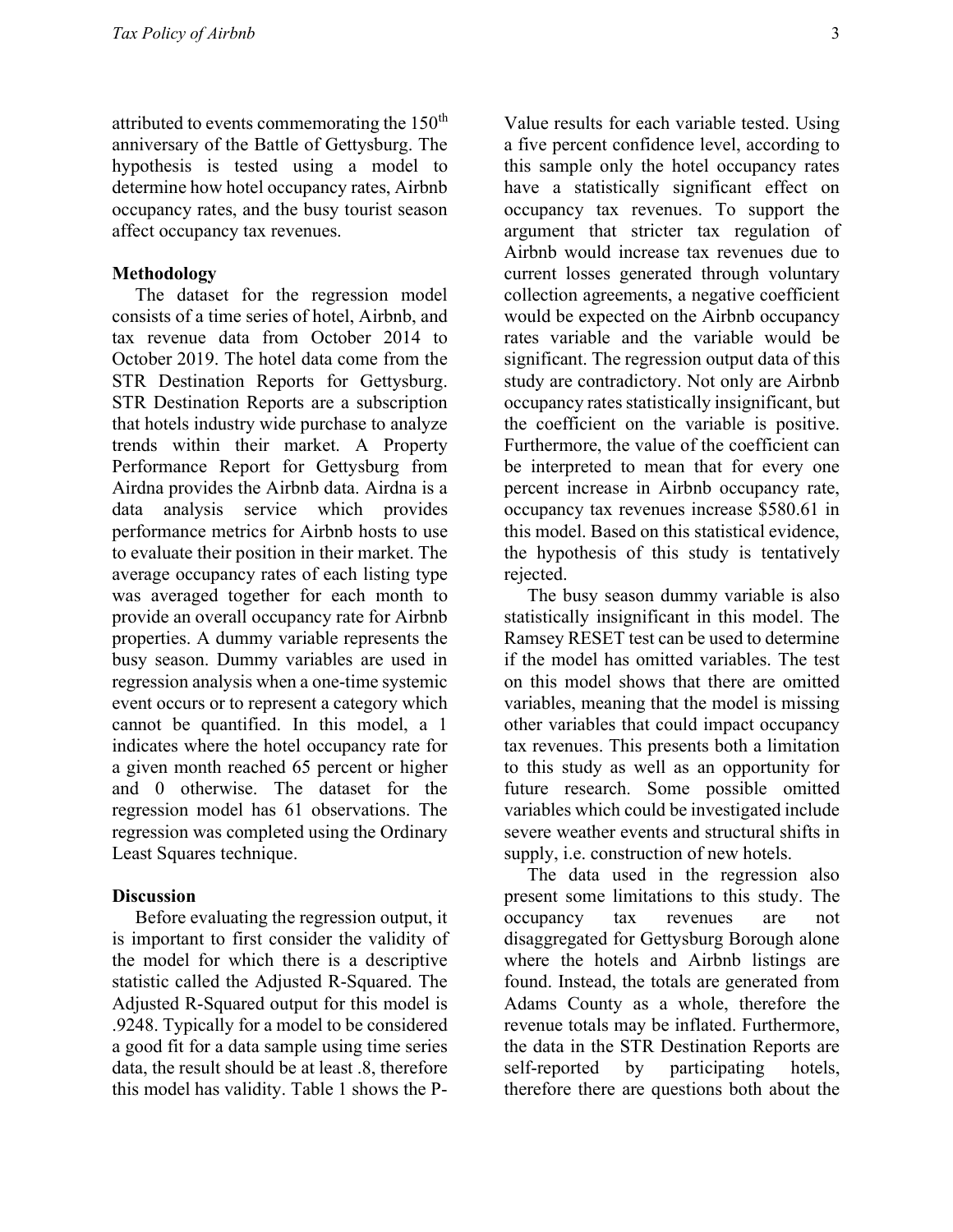integrity of the data and if all hotels in Gettysburg generating occupancy tax revenues are represented in the reports. Obtaining more data, including data from Airbnb's initial entrance into the lodging market in Gettysburg, is also recommended for improving the validity of this study's results. Applying this model to other regions and comparing the results with those of this study presents another opportunity for future research.

#### Conclusion

 Due to the evidence provided empirically from the regression model, the hypothesis of this project is tentatively rejected. The paper creates several new insights. The paper formalizes the basic arguments in support of relaxed enforcement of taxation of Airbnb rentals which exist entirely in the nonscholarly literature. The paper presents both sides of the argument regarding taxation regulation for short-term rentals which has

yet to be done in the literature. This study also contributes new knowledge regarding tourist destinations outside of major metropolitan regions with the analysis of the Gettysburg area. Lastly, the results of the project challenge the status quo that the current voluntary tax collections are leading to a loss of tax revenues.

#### Acknowledgements

 Thank you to Millersville University for providing funding to access to the Property Performance Report used to gather data on Airbnb.

## Author's Note

 This article is a modification of the original research paper written to summarize the findings for a general audience. For a more complete and technical analysis of the results as well as details of the research process, please contact the author.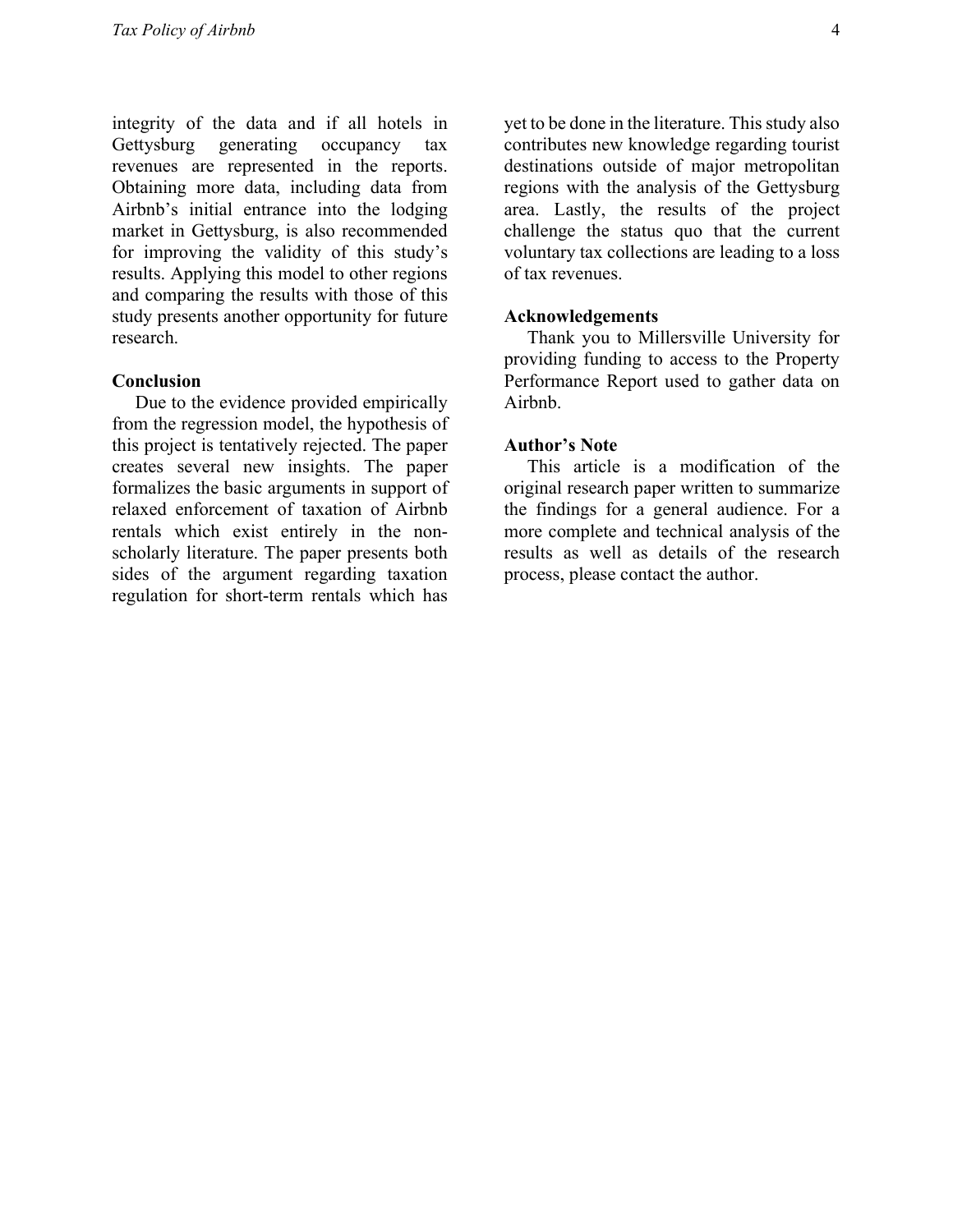### **References**

- Bivens, J. (2019). "The Economic Costs and Benefits of Airbnb: No reason for local policymakers to let Airbnb bypass tax or regulatory obligations." Economic Policy Institute.
- Finnerty, J. (2019). "Airbnb touts growth in PA as traditional lodging industry cries foul." CHNL News.
- Lloyd, L. (2016). "Pa., Airbnb reach tax agreement." The Philadelphia Inquirer.
- O'Laughlin, L. (2019). "York County gets small revenue boost thanks to new Airbnb tax regulations." York Daily Dispatch.
- Schiller, Z., & Davis, C. (2017). "Taxes and the On-Demand Economy." Institute on Taxation & Economic Policy.